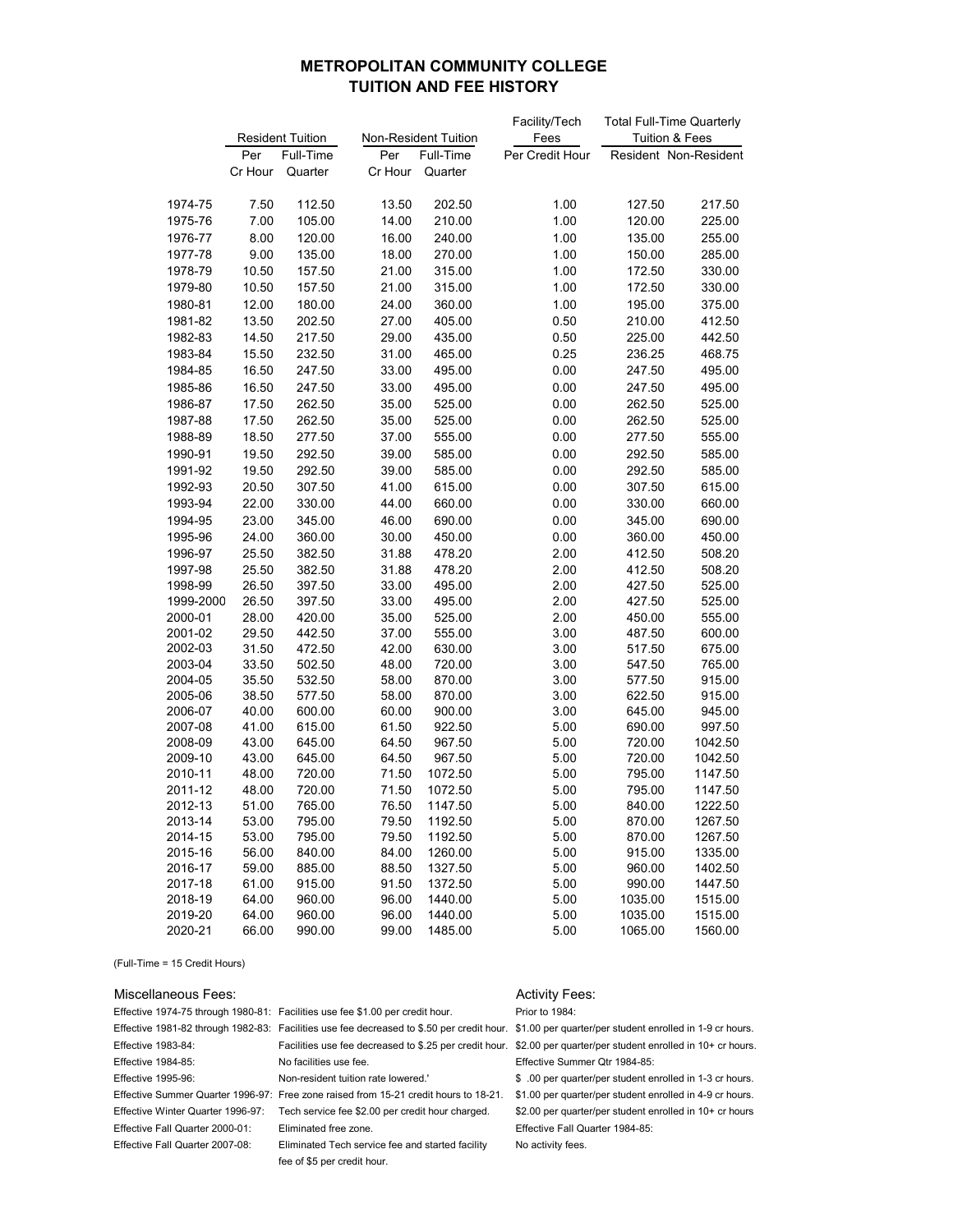## **NEBRASKA PUBLIC INSTITUTION RATE HISTORY Resident Tuition Per Semester Hour**

|           |            |            |            |                       | <b>Community Colleges</b> |                   |           |           |         |                          |                  |
|-----------|------------|------------|------------|-----------------------|---------------------------|-------------------|-----------|-----------|---------|--------------------------|------------------|
| Year      | <b>UNL</b> | <b>UNO</b> | <b>UNK</b> | Wayne<br><b>State</b> | Central                   | <b>Mid-Plains</b> | Northeast | Southeast | Western | Metro<br><b>Semester</b> | Metro<br>Quarter |
| 1997-98   | 78.50      | 71.50      | 63.50      | 57.75                 | 38.60                     | 32.00             | 38.00     | 39.75     | 38.00   | 38.25                    | 25.50            |
| 1998-99   | 82.75      | 75.50      | 67.00      | 59.50                 | 40.00                     | 40.00             | 39.50     | 41.25     | 39.50   | 39.75                    | 26.50            |
| 1999-2000 | 87.25      | 79.75      | 70.75      | 62.50                 | 42.00                     | 40.00             | 41.00     | 42.75     | 41.00   | 39.75                    | 26.50            |
| 2000-01   | 92.00      | 84.25      | 74.75      | 65.75                 | 44.00                     | 42.00             | 43.00     | 43.50     | 43.00   | 42.00                    | 28.00            |
| 2001-02   | 101.25     | 92.75      | 82.25      | 69.75                 | 45.00                     | 48.00             | 45.00     | 45.00     | 44.00   | 44.25                    | 29.50            |
| 2002-03   | 111.50     | 102.00     | 90.50      | 76.25                 | 46.00                     | 50.00             | 47.00     | 47.25     | 45.50   | 47.25                    | 31.50            |
| 2003-04   | 128.25     | 117.25     | 104.00     | 87.00                 | 50.00                     | 52.00             | 52.00     | 50.25     | 47.50   | 50.25                    | 33.50            |
| 2004-05   | 143.75     | 131.25     | 116.50     | 95.00                 | 54.00                     | 54.00             | 54.00     | 54.00     | 51.00   | 53.25                    | 35.50            |
| 2005-06   | 151.00     | 137.75     | 122.25     | 97.75                 | 58.00                     | 57.00             | 57.00     | 58.50     | 52.00   | 57.75                    | 38.50            |
| 2006-07   | 160.00     | 146.00     | 129.50     | 102.50                | 62.00                     | 59.00             | 59.00     | 63.00     | 54.00   | 60.00                    | 40.00            |
| 2007-08   | 169.50     | 154.75     | 137.25     | 110.00                | 66.00                     | 62.00             | 62.00     | 67.50     | 61.00   | 61.50                    | 41.00            |
| 2008-09   | 179.75     | 164.00     | 145.50     | 116.50                | 66.00                     | 65.00             | 64.00     | 70.50     | 66.00   | 64.50                    | 43.00            |
| 2009-10   | 187.00     | 170.50     | 151.25     | 122.50                | 70.00                     | 67.00             | 67.00     | 70.50     | 68.00   | 64.50                    | 43.00            |
| 2010-11   | 198.25     | 180.75     | 160.25     | 128.75                | 74.00                     | 70.00             | 70.00     | 72.00     | 70.00   | 72.00                    | 48.00            |
| 2011-12   | 208.25     | 189.75     | 168.25     | 135.25                | 78.00                     | 74.00             | 73.00     | 76.50     | 77.00   | 72.00                    | 48.00            |
| 2012-13   | 216.00     | 196.75     | 174.50     | 140.00                | 80.00                     | 77.00             | 76.00     | 81.00     | 80.00   | 76.50                    | 51.00            |
| 2013-14   | 216.00     | 196.75     | 174.50     | 140.00                | 80.00                     | 77.00             | 78.50     | 83.25     | 83.00   | 79.50                    | 53.00            |
| 2014-15   | 216.00     | 196.75     | 174.50     | 140.00                | 80.00                     | 79.00             | 82.50     | 87.75     | 87.50   | 79.50                    | 53.00            |
| 2015-16   | 219.75     | 200.25     | 177.50     | 153.00                | 82.00                     | 81.00             | 86.00     | 90.75     | 91.50   | 84.00                    | 56.00            |
| 2016-17   | 225.25     | 205.25     | 182.00     | 160.00                | 84.00                     | 84.00             | 90.00     | 92.25     | 95.00   | 88.50                    | 59.00            |
| 2017-18   | 237.50     | 216.25     | 191.75     | 172.00                | 88.00                     | 89.00             | 94.00     | 98.25     | 97.50   | 91.50                    | 61.00            |
| 2018-19   | 245.00     | 223.25     | 198.00     | 177.00                | 88.00                     | 92.00             | 96.00     | 101.25    | 100.00  | 96.00                    | 64.00            |
| 2019-20   | 252.00     | 229.00     | 203.00     | 181.50                | 90.00                     | 94.00             | 99.00     | 102.00    | 104.00  | 96.00                    | 64.00            |
| 2020-21   |            |            |            |                       |                           |                   |           |           |         | 99.00                    | 66.00            |

Rev. 07/01/2019